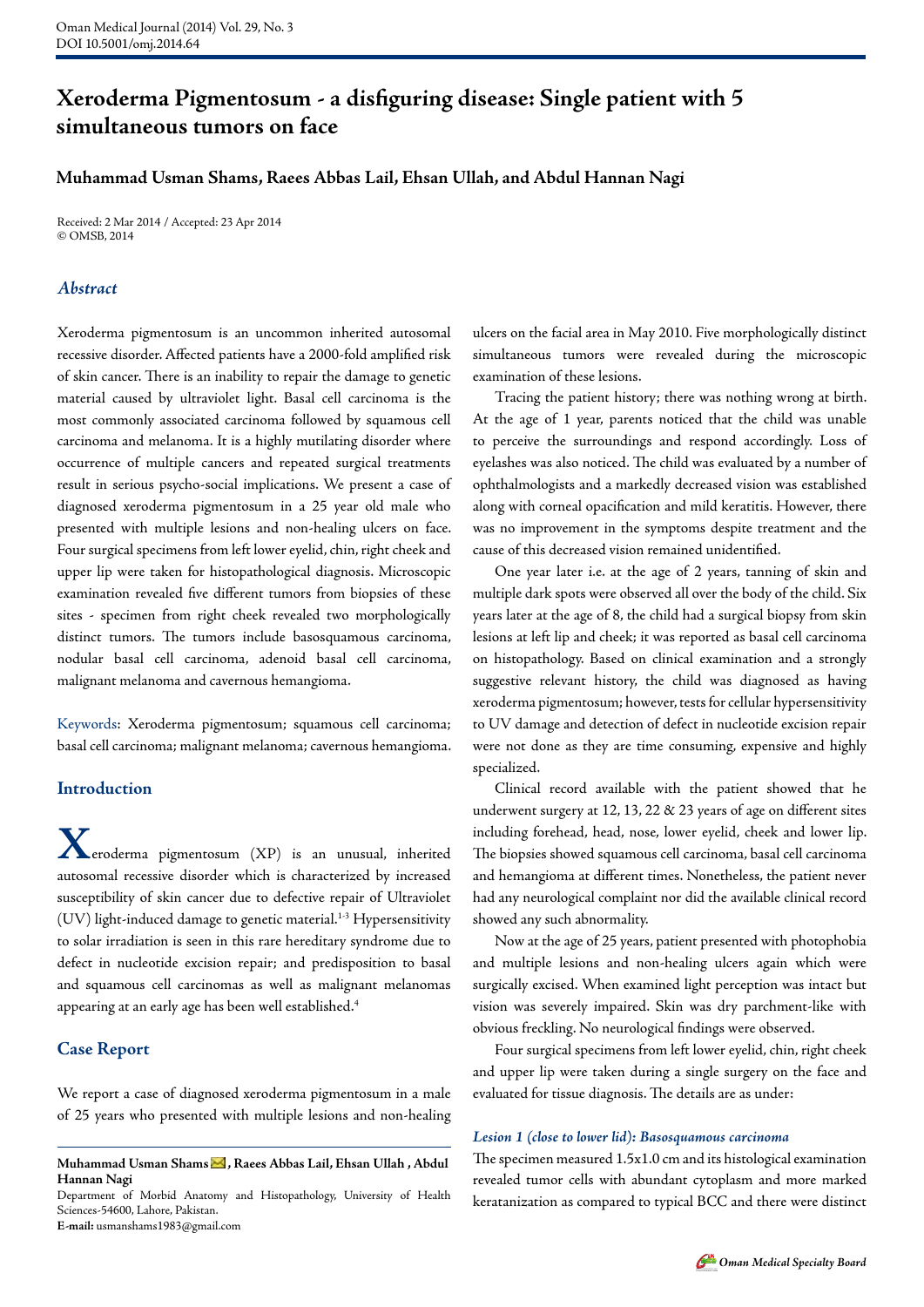areas of squamous differentiation. (Fig.1.) Palisading was focally lost at places. Ulceration was present and all the limits were involved by the tumor.



**Figure 1:** Basosquamous BCC.

### *Lesion 2 (on chin): Nodular Basal Cell Carcinoma*

The specimen, measuring 1.5x1.0 cm, revealed typical large lobules and bands of basaloid cells associated with scanty cytoplasm and peculiar peripheral palisading nuclei. Artefactual retraction was also present. (Fig.2). All the limits were involved by the tumor.



**Figure 2:** Nodular BCC.

### *Lesion 3 (on right cheek): Adenoid Basal Cell carcinoma and Malignant Melanoma*

Surprisingly, this specimen that measured 1.8x 1.2 cm revealed two distinct tumors. In one area, there were thin strands of basaloid cells in a reticulate pattern alongwith stromal mucin (Fig.3) while another area showed atypical melanocytes having large nuclei and nucleoli with abundant pale cytoplasm spreading in a pagetoid fashion throughout the epidermis (Fig.4). The distribution of melanocytes and melanin pigment was highly irregular.

## *Lesion 4 (on upper lip): Cavernous Hemangioma*

The specimen, measuring 2.0x1.8cm, showed poorly circumscribed collections of large ecstatic vessels (Fig.5). The vessels have thicker walls and occasionally contain intraluminal thrombi.



**Figure 3:** Adenoid BCC.



**Figur**e 4: Malignant Melanoma.



**Figure 5:** Cavernous Hemangioma.

**Table 1:** Summary of location and five histological types of tumors with ICD-O codes, revealed from four lesions on face of an XP patient at one point in time

| Lesion                      | Location    | <b>Histological Type</b> | <b>ICD-O</b> |
|-----------------------------|-------------|--------------------------|--------------|
|                             |             |                          | Code         |
| 1                           | Near Lower  | Basosquamous             | 8094/3       |
|                             | lid         | carcinoma                |              |
| $\mathcal{D}_{\mathcal{L}}$ | Chin        | Nodular basal cell       | 8097/3       |
|                             |             | carcinoma                |              |
| 3                           | Right cheek | Adenoid basal cell       | 8098/3       |
|                             |             | carcinoma                |              |
|                             |             | Malignant melanoma       | 8720/3       |
| 4                           | Upper lip   | Cavernous                | 9121/0       |
|                             |             | hemangioma               |              |